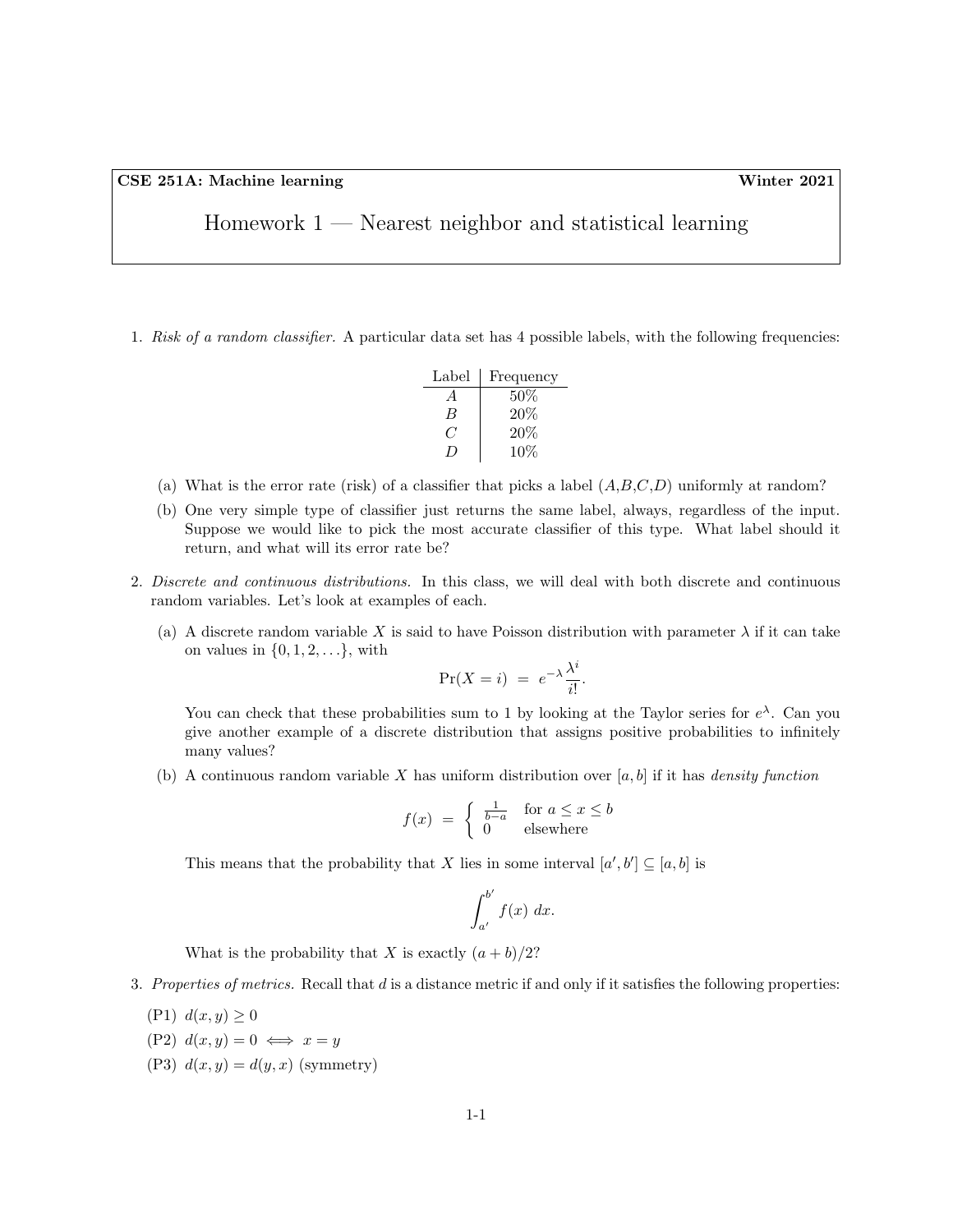(P4)  $d(x, z) \leq d(x, y) + d(y, z)$  (triangle inequality)

Which of the following distance functions are metrics? In each case, either prove it is a metric or give a counterexample showing that is isn't.

- (a)  $d_1 + d_2$ , where  $d_1$  and  $d_2$  are each metrics.
- (b) Let's say  $\Sigma$  is a finite set and  $\mathcal{X} = \Sigma^m$ . The *Hamming distance* on  $\mathcal{X}$  is

 $d(x, y) = \#$  of positions on which x and y differ.

(c) Squared Euclidean distance on  $\mathbb{R}^m$ , that is,

$$
d(x, y) = \sum_{i=1}^{m} (x_i - y_i)^2.
$$

(It might be easiest to consider the case  $m = 1$ .)

- 4. A joint distribution over data and labels. A distribution over two-dimensional data points  $X =$  $(X_1, X_2) \in \mathbb{R}^2$  and their labels  $Y \in \{0, 1\}$  is specified as follows:
	- The two labels are equally likely, that is,  $Pr(Y = 0) = Pr(Y = 1) = 1/2$ .
	- When  $Y = 0$ , the points X are uniformly distributed in the square  $[-2, -1] \times [-2, -1]$ .
	- When  $Y = 1$ , the points X are uniformly distributed in the square  $[1, 3] \times [2, 4]$ .
	- (a) In a two-dimensional plane, sketch the regions where points  $(x_1, x_2)$  might fall. Label one of these regions with  $y = 0$  and the other with  $y = 1$ .
	- (b) What is the marginal distribution of  $X_1$ ? Specify it exactly.
	- (c) What is the marginal distribution of  $X_2$ ?
- 5. Two ways of specifying a joint distribution over data and labels. Consider the following distribution over two-dimensional data points  $X = (X_1, X_2)$  and their labels  $Y \in \{0, 1\}$ :
	- $Pr(Y = 1) = 1/4$
	- When  $Y = 0$ , points X are uniformly distributed in the rectangle  $[0, 3] \times [0, 1]$ .
	- When  $Y = 1$ , points X are uniformly distributed in the rectangle  $[-1, 1] \times [0, 1]$ .

Rewrite this distribution in the form of two functions:  $\mu$ , the density function for X; and  $\eta$ , the conditional distribution of Y given X.

- 6. Bayes optimality. Consider the following setup:
	- Input space  $\mathcal{X} = [-1, 1] \subset \mathbb{R}$ .
	- Input distribution:  $\mu(x) = |x|$ .
	- Label space  $\mathcal{Y} = \{0, 1\}.$
	- Conditional probability function

$$
\eta(x) = \Pr(Y = 1 | X = x) = \begin{cases} \n0.2 & \text{if } x < -0.5 \\ \n0.8 & \text{if } -0.5 \le x \le 0.5 \\ \n0.4 & \text{if } x > 0.5 \n\end{cases}
$$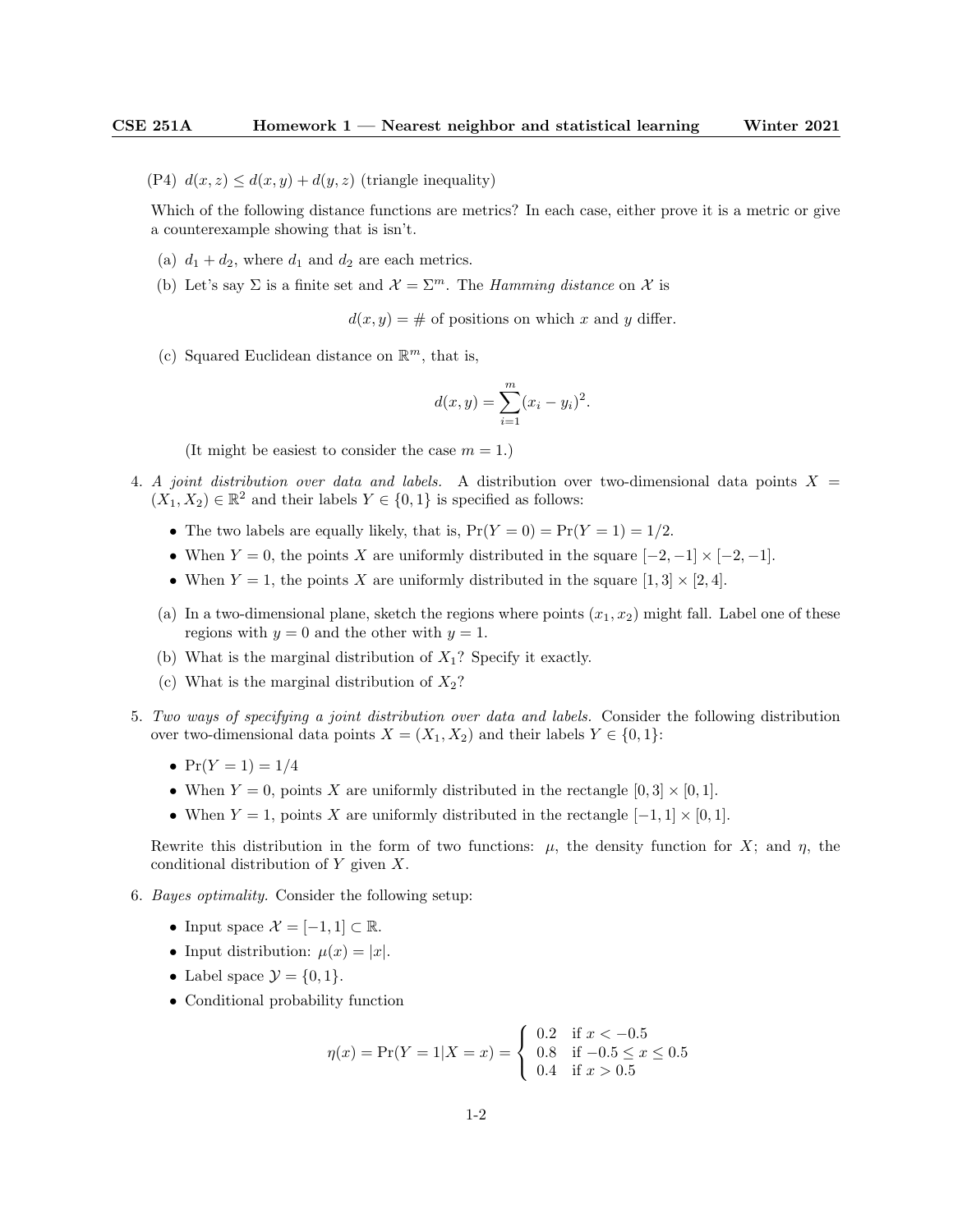- (a) What is the Bayes optimal classifier in this setting? What is the optimal risk  $R^*$ ?
- (b) Suppose we obtain the following training set of four labeled points:

$$
(-0.8, 0), (-0.4, 1), (0.2, 1), (0.8, 0).
$$

What is the decision boundary of 1-NN using this training set? What is the (true) error rate of this classifier, on the underlying distribution given by  $\mu$  and  $\eta$ ?

(c) In a binary setting, there are two possible errors:  $0 \rightarrow 1$  (label is 0 but prediction is 1) or  $1 \rightarrow 0$ (label is 1 but prediction is 0). Suppose these errors have different costs,  $c_{01}$  and  $c_{10}$ , respectively. We can then define the *cost-sensitive risk* of a classifier  $h : \mathcal{X} \to \{0, 1\}$  as

$$
R(h) = c_{01} \Pr(Y = 0, h(X) = 1) + c_{10} \Pr(Y = 1, h(X) = 0).
$$

Consider a setting with  $\mathcal{Y} = \{0, 1\}$  and with arbitrary  $\mathcal{X}, \mu, \eta, c_{01}, c_{10}$ . Write down an expression for the classifier with minimum cost-sensitive risk. What would the classifier with the minimum cost-senstive risk look like for the distribution described in the beginning of the problem when  $c_{01} = 10$  and  $c_{10} = 1?$ 

- 7. Error rate of 1-NN classifier.
	- (a) Give an example of a data set with just three points  $(x, y)$  for which the 1-NN classifier does not have zero training error (that is, it makes mistakes on the training set).
	- (b) Is 1-NN classification necessarily consistent in cases where the Bayes risk  $R^*$  is zero?
- 8. Bayes optimality in a multi-class setting. In lecture, we discussed the setup of statistical learning theory in binary classification. We will now generalize this to situations in which the label space  $\mathcal Y$  is possibly larger, though still finite.

Suppose  $|\mathcal{Y}| = \{1, 2, \ldots, \ell\}$ , where  $\ell > 2$ . We will replace our earlier conditional probability function  $\eta$  by a set of  $\ell$  such functions, denoted  $\eta_1, \ldots, \eta_\ell$ . Each  $\eta_i$  is a function from X to [0, 1] and has the following meaning:

$$
\eta_i(x) = \Pr(Y = i | X = x).
$$

In particular, therefore,  $\sum_i \eta_i(x) = 1$  for any x.

What is the Bayes-optimal classifier – that is, the classifier with minimum error – in this case? Specify it precisely, in terms of the  $\eta$  functions.

- 9. Classification with an abstain option. As usual, we can factor a distribution over  $\mathcal{X}\times\mathcal{Y}$ , with  $\mathcal{Y} = \{0, 1\}$ , into a marginal distribution  $\mu$  on X and a conditional probability function  $\eta(x) = \Pr(Y = 1 | X = x)$ . In some situations, it is useful to allow a classifier to *abstain* from predicting on instances x on which it is unsure. Such instances can then be treated separately. Suppose the cost structure is set up so that:
	- If the classifier makes a prediction (either 0 or 1), it incurs no cost if the prediction is correct and a cost of 1 if the prediction is wrong.
	- If the classifier abstains, it incurs a fixed cost  $\theta$ , which is some real number between 0 and  $1/2$ .

What classifier  $h : \mathcal{X} \to \{0, 1\}$ , abstain has minimum expected cost? You should write  $h(x)$  as a function of  $\eta(x)$  and  $\theta$ .

10. The statistical learning assumption. In each of the following cases, say whether or not you feel the statistical learning assumption would hold. If not, explain the nature of the violation (for instance,  $\mu$ is changing but not  $\eta$ , or  $\eta$  is changing, or the sampling is not independent and random). The answers may be subjective, so explain your position carefully.